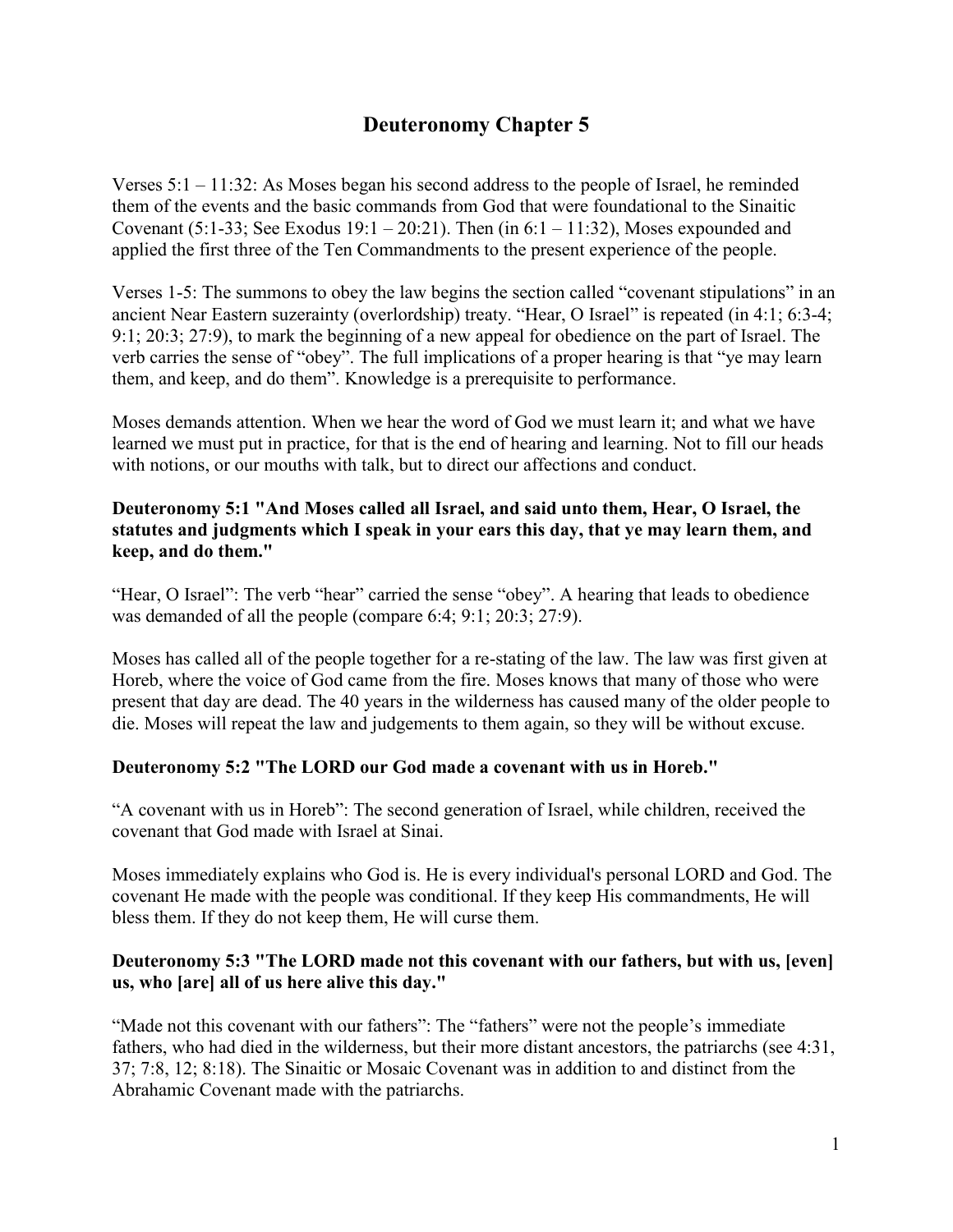The covenant is for the living, not for the dead. This is the covenant that God made with them as a people at Mount Sinai. The nation of Israel had gone into agreement with God. The older people who were involved in that agreement are dead. Moses, Caleb, and Joshua remain of the leaders who met with the Lord at Sinai. The covenant was not made with individuals, but with the nation. This new generation is now Israel. The covenant then, is with them.

# **Deuteronomy 5:4 "The LORD talked with you face to face in the mount out of the midst of the fire,"**

Meaning, not in that free, friendly, and familiar manner, in which he sometimes talked with Moses, of whom this phrase is used (Exodus 33:11). But publicly, audibly, clearly, and distinctly, or without the interposition of another. He did not speak to them by Moses, but to them themselves. He talked to them without a middle person between them, as Aben Ezra expresses it. Without making use of one to relate to them what he said; but he talked to them directly, personally.

"Out of the midst of the fire": In which he descended, and with which the mountain was burning all the time he was speaking. Which made it very awful and terrible, and pointed at the terrors of the legal dispensation.

Moses had gathered the people to the side of the mountain, and God had spoken to them from the fire on the mountain.

# **Deuteronomy 5:5 "(I stood between the LORD and you at that time, to shew you the word of the LORD: for ye were afraid by reason of the fire, and went not up into the mount;) saying,"**

Between the Word of the Lord and you, as the Targums of Onkelos and Jonathan. That is, about that time, not at the exact precise time the ten commandments were delivered, for these were spoken immediately to the people. But when the ceremonial law was given, which was ordained by angels, in the hand of a mediator (Gal. 3:19). And which was at the request of the people as follows, terrified by the appearance of the fire out of which the moral law was delivered.

"To show you the word of the Lord": Not the Decalogue, that they heard with their own ears, but the other laws which were afterwards given, that were of the ceremonial and judicial kind.

"For ye were afraid by reason of the fire, and went not up into the mount": Lest they should be consumed by it. And indeed bounds were set about the mount, and they were charged not to break through.

"Saying": This word is in connection with the preceding verse, the Lord's talking out of the midst of the fire, when he said what follows.

We can see in the next verses, the fear the people had of the LORD, and also the fact that Moses spoke to God for them.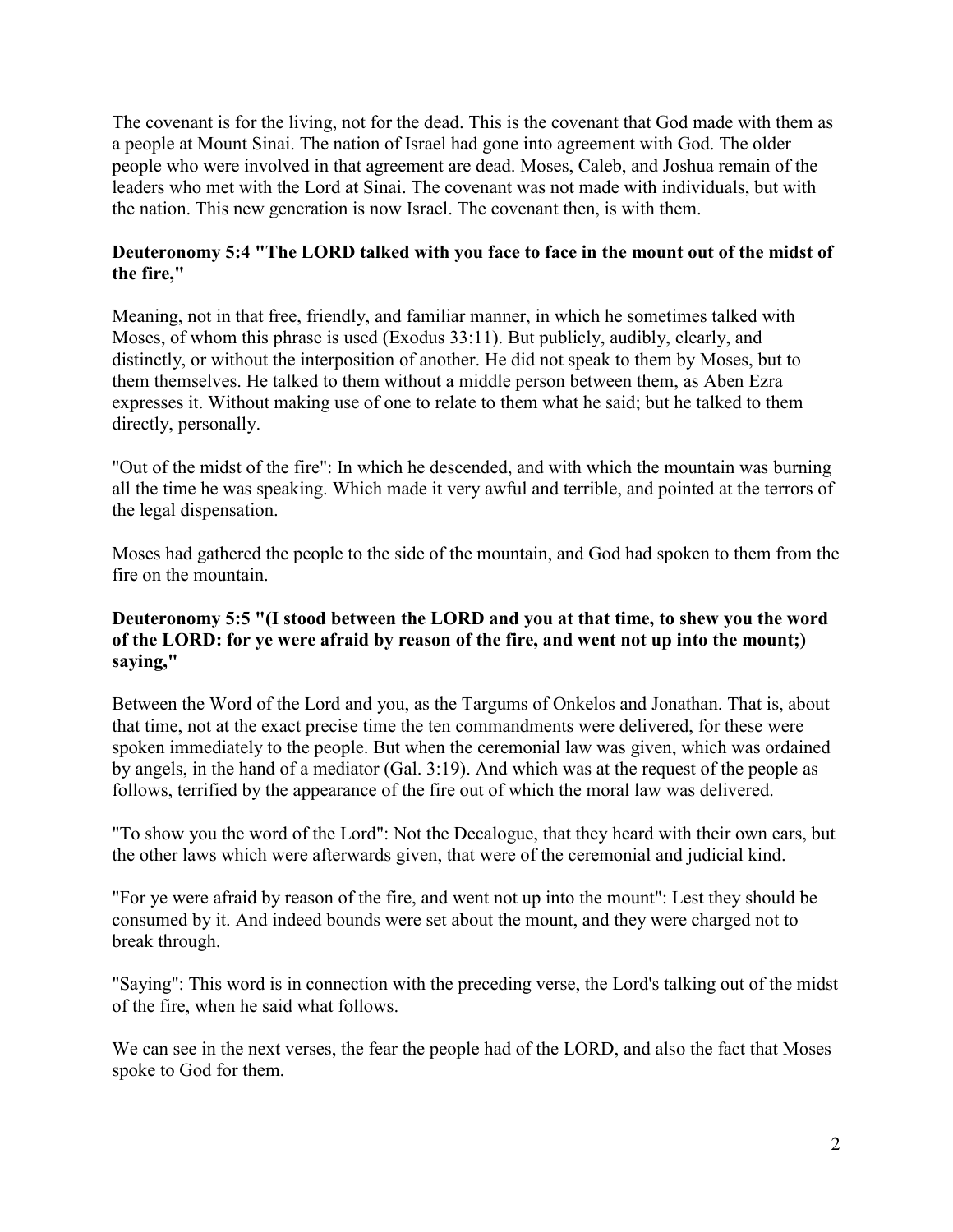Exodus 20:18-19 "And all the people saw the thunderings, and the lightnings, and the noise of the trumpet, and the mountain smoking: and when the people saw [it], they removed, and stood afar off." "And they said unto Moses, Speak thou with us, and we will hear: but let not God speak with us, lest we die."

Verses 6-22: There is some variation here from (Exodus chapter 20), as between the Lord's prayer in (Matt. chapter 6 and Luke chapter 11). It is more necessary that we tie ourselves to the things, than to the words unalterably. The original reason for hallowing the Sabbath, taken from God's resting from the work of creation on the seventh day, is not here mentioned. Though this ever remains in force, it is not the only reason. Here it is taken from Israel's deliverance out of Egypt; for that was typical of our redemption by Jesus Christ, in remembrance of which the Christian Sabbath was to be observed. In the resurrection of Christ, we were brought into the glorious liberty of the children of God, with a mighty hand, and an outstretched arm. How sweet is it to a soul truly distressed under the terrors of a broken law, to hear the mild and soul-reviving language of the gospel!

Verses 6-21: The first 4 commandments involve relationship with God, the last 6 deal with human relationships; together they were the foundation of Israel's life before God. Moses here reiterated them as given originally at Sinai. Slight variations for the Exodus text are accounted for by Moses' explanatory purpose in Deuteronomy. See notes on Exodus 20:1-17 for an additional explanation of these commands. The commands to love God and to love others summarize the entire Ten Commandments and reflect His holy character (Matt. 22:37-40).

Verses 6-10: This section contains the first and second commandments and relates to the worship of God. "I am the Lord thy God, which brought thee out of the land of Egypt, from the house of bondage": is a phrase that appears over 125 times in the Old Testament. Usually this reminder went along with a command or ethical demand. The context or environment of law and obligation in the Old Testament period was the redemption of Israel from Egypt. The Lawgiver and His gracious act of redemption provide the context against which the commandments are given. "Before me": The highest duty of man is given in the first commandment. "Image": There are 14 Hebrew words for idols or images; this probably refers to "gods of silver or gods of gold" (Exodus 20:23), as well as those carved from stone, wood, and those later made from metal. "Likeness": Resemblance" or "form" applies to any real or imagined pictorial representation of deities. This is not intended to stifle artistic talent, for the command has reference to religious worship: God Himself commanded Moses to make many artistic representations on the curtains in the tabernacle. "Jealous": This must not be construed to mean that God is naturally suspicious, wrongfully envious of the success of others, or distrustful. When used of God it refers to:

- (1) The quality in His character that demands exclusive devotion;
- (2) The attribute of anger that He directs against all who oppose Him; and
- (3) The energy that He expends on vindication His people.

"Mercy" (*chesed*), implies an unfailing love that is grounded in the covenant and is used both of God's attitude toward His people and of the response He desires from them (compare 1 John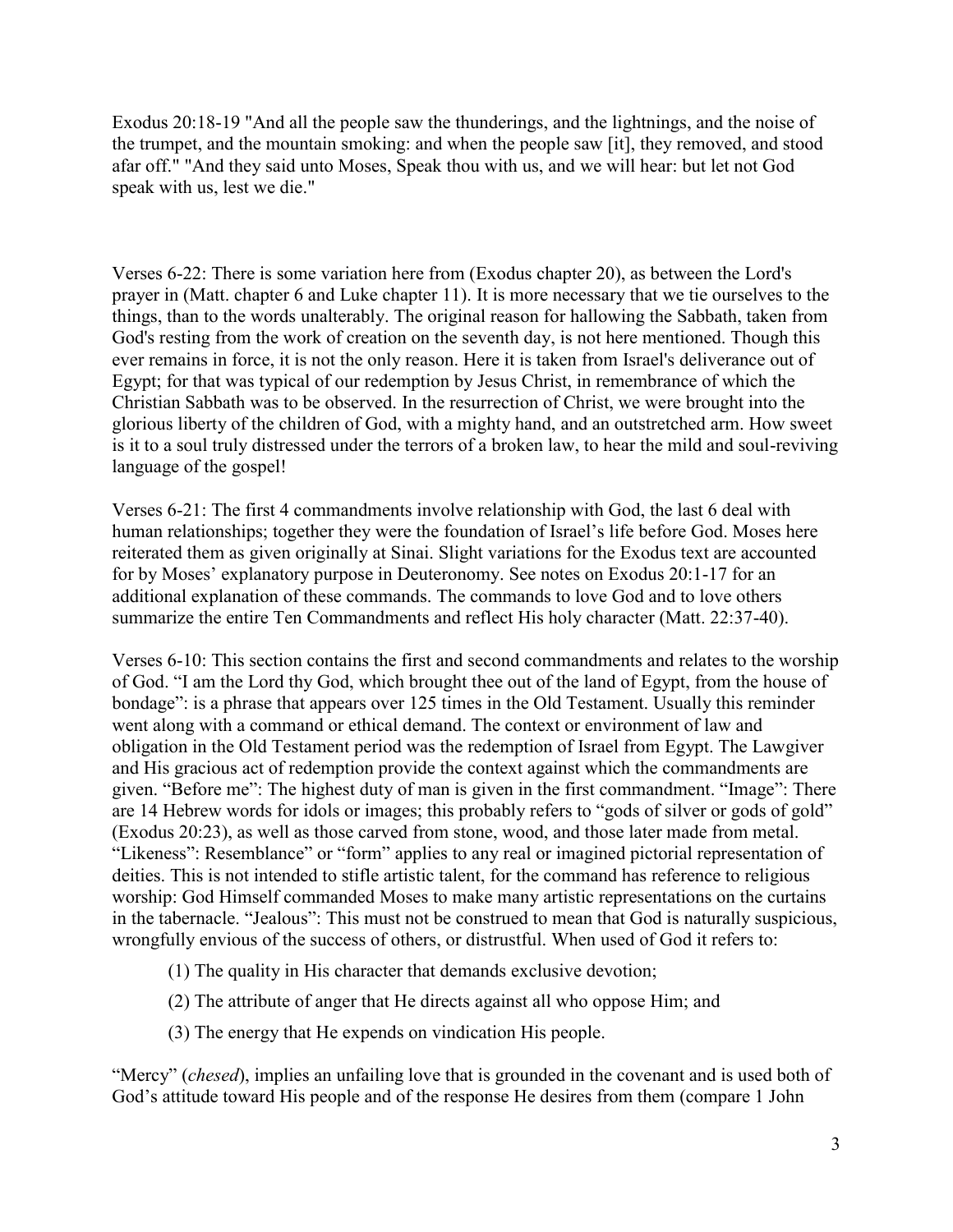4:11, 19), the latter occurring especially in Hosea. It is always closely connected with the two concepts of covenant and faithfulness.

# **Deuteronomy 5:6 "I [am] the LORD thy God, which brought thee out of the land of Egypt, from the house of bondage."**

This is the preface to the ten commandments, and is the same with that in (Exodus 20:2; see note on Exodus 20:2). And those commands are here delivered in the same order, and pretty near in the same words, with a little variation, and a few additions. Which I shall only observe, and refer to (Exodus 20:1), for the sense of the various laws.

He is the great I AM. He is the One who eternally exists. It was actually God that brought them out of Egypt. Moses led them under the direction of the LORD. The rules for all men to live by must come from God. Man's law is not unfailing.

# **Deuteronomy 5:7 "Thou shalt have none other gods before me."**

"None other gods": Compare Exodus 20:3. "Other gods" were non-existent pagan gods, which were made in the form of idols and shaped by the minds of their worshipers. The Israelite was to be totally faithful to the God to whom he was bound by covenant (compare Matt. 16:24-27; Mark 8:34-38; Luke 9:23-26; 14:26-33).

This is the first of the Ten Commandments. We see in this very first commandment, that there is One God. The worship of false gods would break the first commandment of God.

## **Deuteronomy 5:8 "Thou shalt not make thee [any] graven image, [or] any likeness [of any thing] that [is] in heaven above, or that [is] in the earth beneath, or that [is] in the waters beneath the earth:"**

"Any graven image … any likeness" (compare Exodus 20:4-5). Reducing the infinite God to any physical likeness was intolerable, as the people found out in their attempt to cast God as a golden calf (compare Exodus chapter 32).

Any image would not be God. God is Spirit.

John 4:24 "God [is] a Spirit: and they that worship him must worship [him] in spirit and in truth."

Graven images are idol worship.

Verses 9-10: "The third and fourth generations … thousands" (see note on Exodus 20:5-6 for an explanation of this often misunderstood text).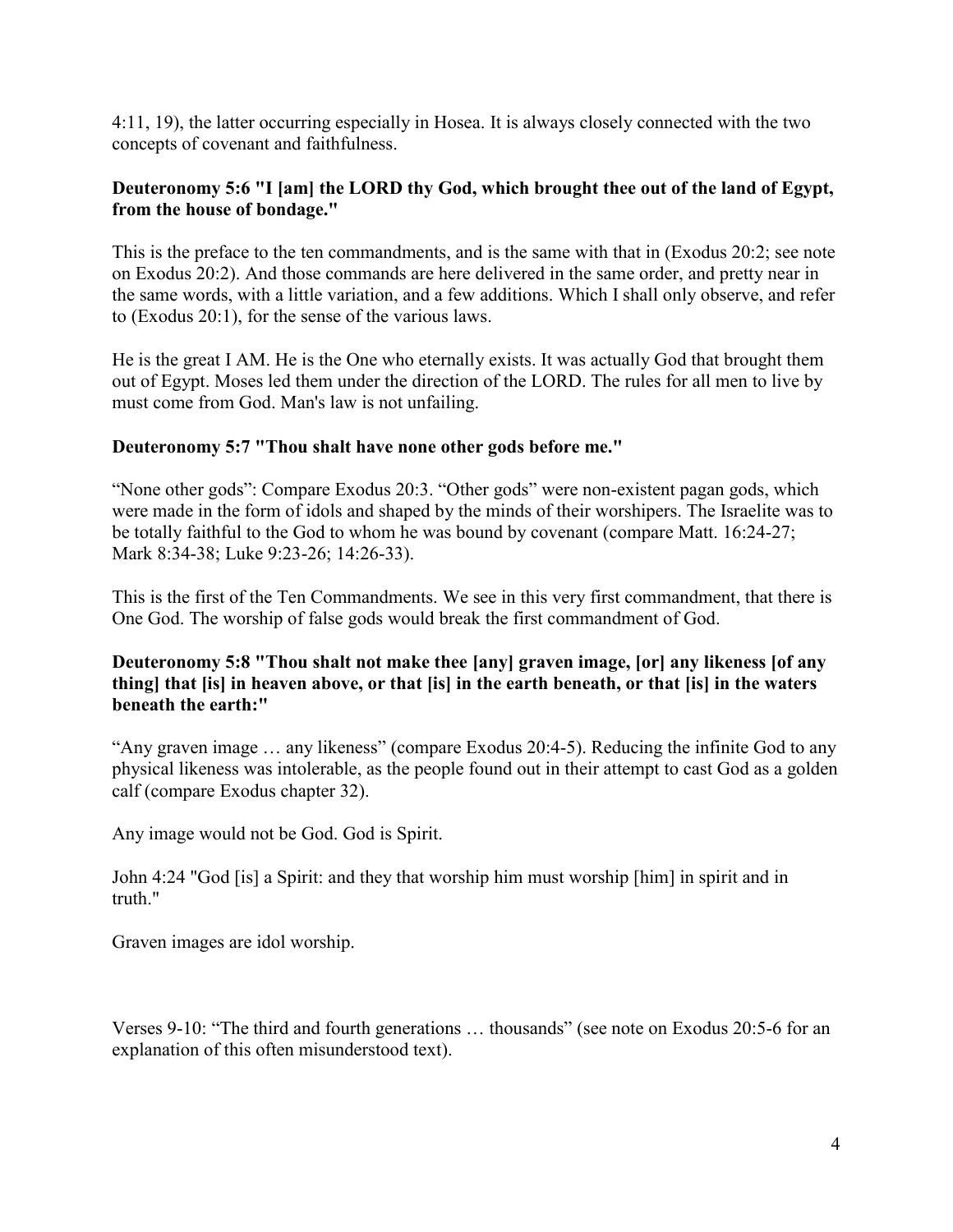"Them that hate me … Them that love me": Disobedience is equal to hatred of God, as love is equal to obedience (compare Matt. 22:34-40; Rom. 13:8-10).

# **Deuteronomy 5:9 "Thou shalt not bow down thyself unto them, nor serve them: for I the LORD thy God [am] a jealous God, visiting the iniquity of the fathers upon the children unto the third and fourth [generation] of them that hate me,"**

This is the preface to the ten commandments, and is the same with that in (Exodus 20:2; see note on Exodus 20:2). And those commands are here delivered in the same order, and pretty near in the same words, with a little variation, and a few additions. Which I shall only observe, and refer to (Exodus 20:1), for the sense of the various laws.

"Visiting the iniquity of the fathers upon the children": There are no sins which so surely entail penal consequences upon succeeding generations as the abominations of idolatry. All idolatry means the degradation of the Divine image in man. But it is not meant here that the soul of the son shall die for the father. The penalty extends only "to them that hate me."

We know the Jews had been easily influenced by the heathen women to bow down to their false gods. This is the one sin that God will not overlook. This is spiritual adultery, when they are unfaithful to God. This is strictly forbidden.

# **Deuteronomy 5:10 "And showing mercy unto thousands of them that love me and keep my commandments."**

"Them that love me": We have an echo of this commandment in the words of our Savior: "If ye love me, keep my commandments" (John 14:15). The promise of His presence with us through the "other Comforter" compensates for the absence of any visible image. As love in this verse is practical, so is hatred in the previous verse. To hate God is to disobey His commandments.

The mercy of God is forever.

Deuteronomy 7:9 "Know therefore that the LORD thy God, he [is] God, the faithful God, which keepeth covenant and mercy with them that love him and keep his commandments to a thousand generations;"

James 5:11 "Behold, we count them happy which endure. Ye have heard of the patience of Job, and have seen the end of the Lord; that the Lord is very pitiful, and of tender mercy."

# **Deuteronomy 5:11 "Thou shalt not take the name of the LORD thy God in vain: for the LORD will not hold [him] guiltless that taketh his name in vain."**

"Take the name … in vain" (compare Exodus 20:7). Attach God's name to emptiness (compare Psalm 111:9; Matt. 6:9; Luke 1:49; John 17:6, 26).

This verse relates to the third commandment. The meaning is to "misuse" the name of God, or to use it for no real purpose. Examples may be: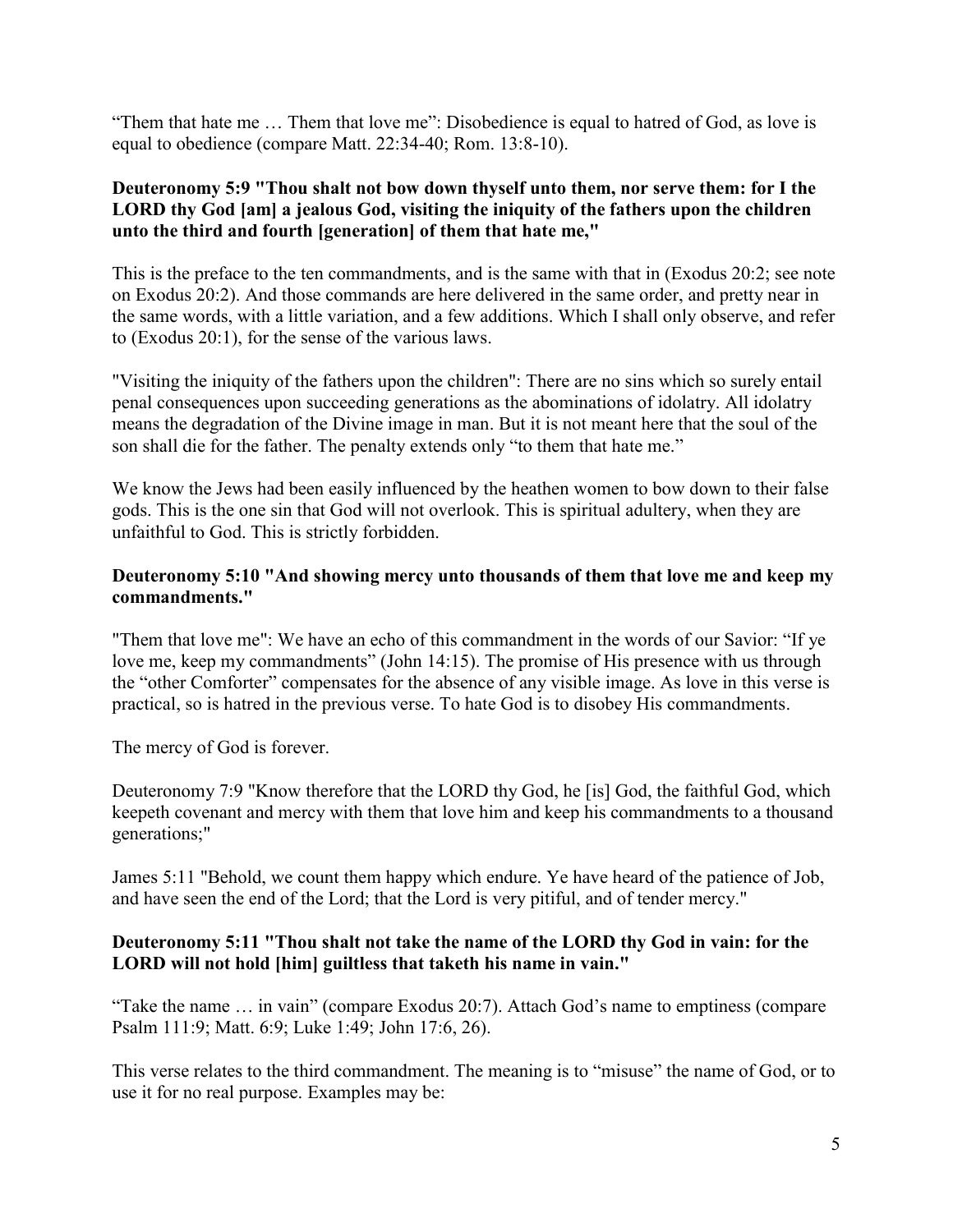- (1) To affirm something that is false and untrue;
- (2) To express mild surprise; and
- (3) To use His name when there is no clear goal, purpose or reason for its use in the context, such as in a prayer of other religious context.

This is speaking of all profanity that uses the name of the LORD. It is strictly forbidden to misuse the name of the LORD.

James 5:12 "But above all things, my brethren, swear not, neither by heaven, neither by the earth, neither by any other oath: but let your yea be yea; and [your] nay, nay; lest ye fall into condemnation."

What comes out of the mouth, begins in the heart. Those who profane the name of the LORD, have profanity in their hearts.

Verses 12-15: These verses relate to the fourth commandment. It was given for the liberation, not the bondage, of the individual. It was for "rest". Another reason is given here, relating to the creation of the nation when they were redeemed from Egypt. Because of this new work of redemption, they are to rest.

# **Deuteronomy 5:12 "Keep the sabbath day to sanctify it, as the LORD thy God hath commanded thee."**

"As the LORD thy God hath commanded thee" (compare Exodus 20:8-10). These words are missing from Exodus 20:8, but refer back to this commandment given to Israel at Sinai 40 years earlier. Or observe it, by setting it apart as a time of natural rest, and for the performance of holy and religious exercises, where the phrase is a little varied, "remember the Sabbath day to keep it holy"; it having been instituted before.

"As the Lord thy God hath commanded thee": Not at Sinai only, for the same might then have been observed of all the rest of the commands, but before the giving of the law, at the first of the manna (see Exodus 16:23).

The Sabbath is the 7th day of the week, or Saturday. Christians practice firstfruits, which is Sunday. Those under the law must practice Sabbath, or Saturday.

# **Deuteronomy 5:13 "Six days thou shalt labor, and do all thy work:"**

The exhortation to observe the Sabbath and allow time of rest to servants (compare Exodus 23:12). Is pointed to, by reminding the people that they too were formerly servants themselves. The bondage in Egypt and the deliverance from it are not assigned as grounds for the institution of the Sabbath, which is of far older date (see Genesis 2:3). But rather as suggesting motives for the religious observance of that institution. The Exodus was an entrance into rest from the toils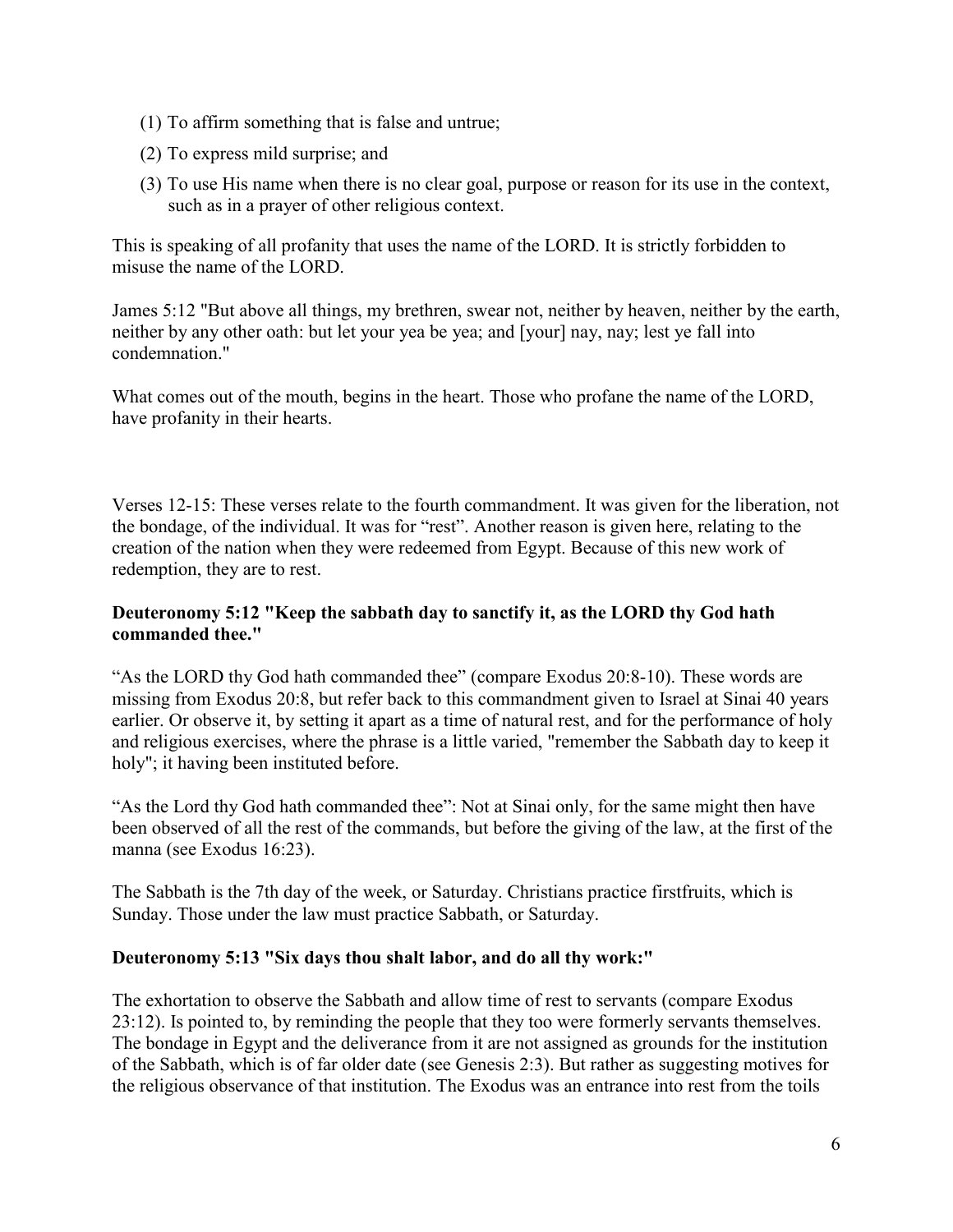of the house of bondage, and is thought actually to have occurred on the Sabbath day or "rest" day.

Sabbath is a time for rest. Jesus said it best in the following Scripture.

Mark 2:27 "And he said unto them, The sabbath was made for man, and not man for the sabbath:"

Man is to work 6 days, and rest 1 day.

**Deuteronomy 5:14 "But the seventh day [is] the sabbath of the LORD thy God: [in it] thou shalt not do any work, thou, nor thy son, nor thy daughter, nor thy manservant, nor thy maidservant, nor thine ox, nor thine ass, nor any of thy cattle, nor thy stranger that [is] within thy gates; that thy manservant and thy maidservant may rest as well as thou."**

In (Exodus 20:10), it is only in general said.

"Nor thy cattle": Here by way of illustration and explanation the ox and the ass are particularly mentioned. The one being used in ploughing ground, and treading out the corn, and the other in carrying burdens; and it is added.

"Nor any of thy cattle": As their camels, or whatever else they were accustomed to use in any kind of service. They were none of them to do any kind of work on the Sabbath day. The following clause also is not used before, which expresses the end of this institution.

"That thy manservant and thy maidservant may have rest as well as thee. Which if the cattle had not rest, they could not have, being obliged to attend them at the plough or elsewhere. And this respects not only hired, but bond servants and maidens.

The Sabbath is actually a time set aside from all physical labor. It is a time of refreshing in the LORD. Every man and animal need a time to rest their body and their mind. This special time was set aside for man by the LORD, to give him a time of refreshing. Even though this day is set aside for worship, it is for the benefit of man.

# **Deuteronomy 5:15 "And remember that thou wast a servant in the land of Egypt, and [that] the LORD thy God brought thee out thence through a mighty hand and by a stretched out arm: therefore the LORD thy God commanded thee to keep the sabbath day."**

"Brought thee out thence": Here an additional reason is given for God's rest after creation (i.e., for the observance of the Sabbath (see Exodus 20:11), God's deliverance of the people from Egypt. While the Israelites had been slaves in Egypt, they were not allowed rest from their continual labor, so the Sabbath was also to function as a day of rest in which their deliverance from bondage would be remembered with thanksgiving as the sign of their redemption and continual sanctification (compare Exodus 31:13-17; Ezek. 20:12).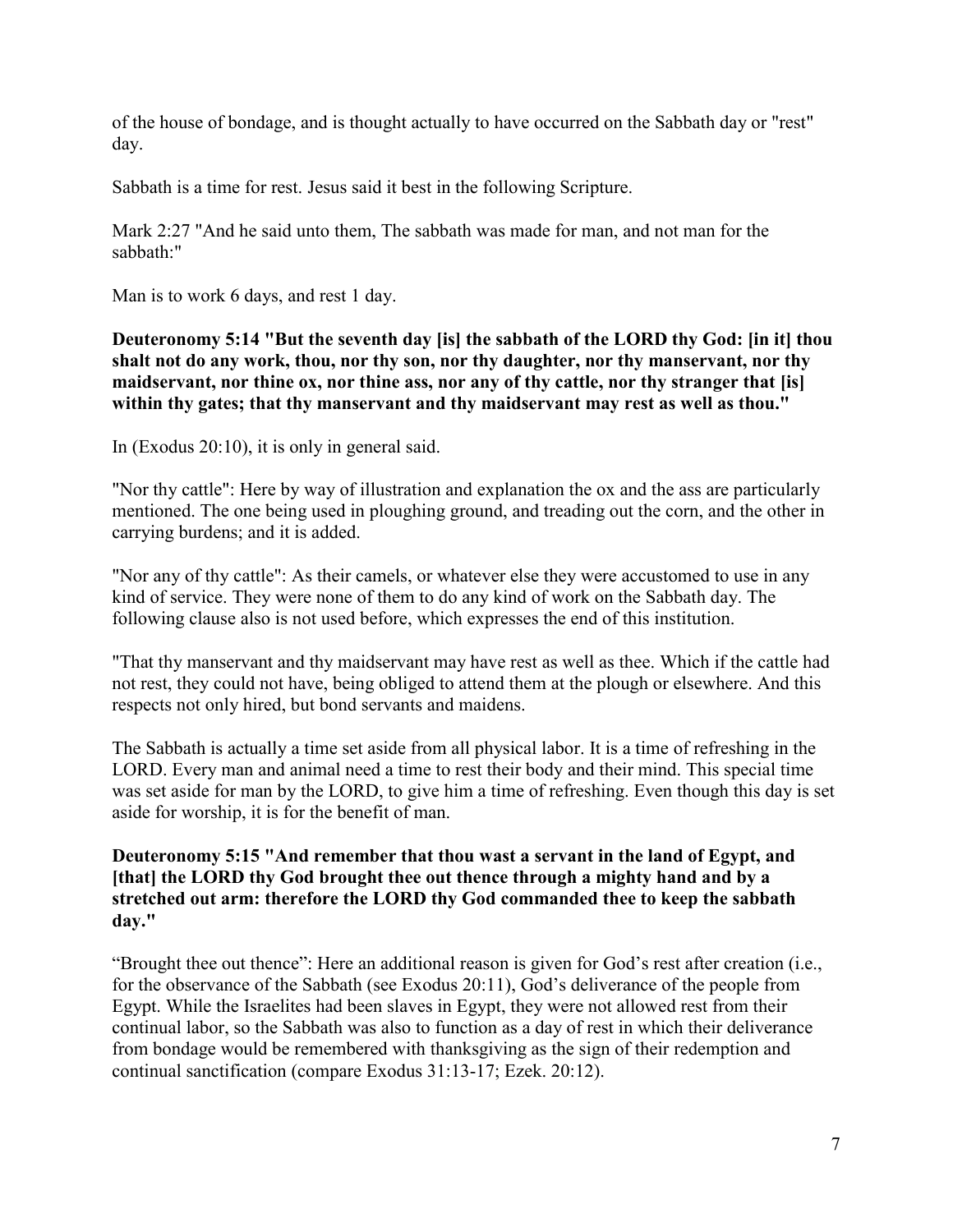"Remember that thou wast a bondman": Similar words are used in Deuteronomy to encourage the people to the proper behavior expected of them (5:15; 10:19; 16:12; and 24:18, 22). As "children of the LORD" (14:1), they should bear His character.

This day of rest (Sabbath), is not an option, it is a commandment of the LORD. God rested from His labors, and man is to rest one day in seven from his labors.

Verses 16-20: Compare Matt. 19:18:19; Mark 10:19; Luke 18:20.

# **Deuteronomy 5:16 "Honor thy father and thy mother, as the LORD thy God hath commanded thee; that thy days may be prolonged, and that it may go well with thee, in the land which the LORD thy God giveth thee."**

This verse relates to authority, with the sanctity of the family in mind. Honor involves:

- (1) Prizing them highly (Prov. 4:8);
- (2) Caring and showing affection to them (Psalm 91:15); and
- (3) Showing them respect, reverence, and deference (Lev. 19:3).

"That thy days may be prolonged" (compare Exodus 20:12; Matt. 15:4; Mark 7:10; Eph. 6:2-3). Paul indicated that this was the first commandment with a promise attached (Eph. 6:2). Jesus also had much to say about honoring parents (See Matt. 10:37; 19:29; Luke 2:49-51; John 19:26- 27).

Ephesians 6:1 says that "obedience" is to be "in the Lord". Parents are to be honored, but never should their wishes or words become a rival or substitute for the Will or Word of God.

Families who heed this command not only honor the Lord, they strengthen society, producing good citizens and leaders. A rewarding proposition for children is also offered: "honor" your parents, and God will honor you with a longer life (Eph. 6:2-3). The practice of honor is respect.

Matthew 15:4 "For God commanded, saying, Honor thy father and mother: and, He that curseth father or mother, let him die the death."

Our father and mother, actually, are responsible for our birth. God gives us life. He uses our fathers and mothers to bring us to life. We should have great respect for the parents who brought us into the world. God should be first in our lives, but we should have respect for our parents.

# **Deuteronomy 5:17 "Thou shalt not kill."**

This verse relates to the sanctity of life. The Hebrew language has seven words related to "kill". This word is almost always used of killing a personal enemy (*ratsah*), but is not confined to intentional and premeditated murder. The prohibition applies to:

(1) Suicide: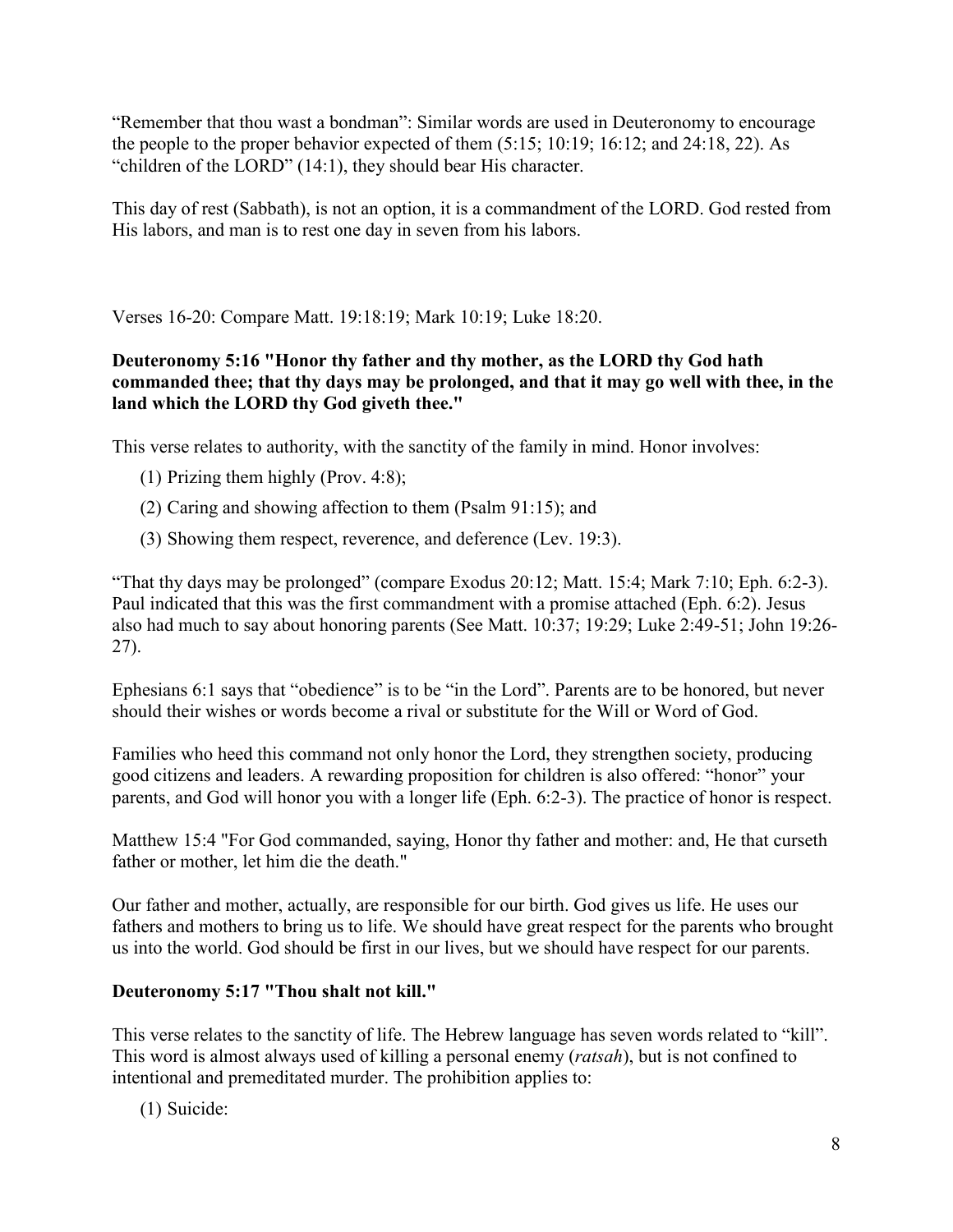- (2) To all accessories to the murder (2 Sam. 12:9); and
- (3) To all those who have the authority of a magistrate or governor, but who fail to use it to punish known and convicted murderers (1 Kings 21:19).

There were at least 16 crimes calling for the death penalty in the Old Testament: Premediated murder, kidnapping, adultery, homosexuality, incest, bestiality, incorrigible delinquency and persistent disobedience to parents and authorities, striking or cursing parents, offering human sacrifice, false prophecy, blasphemy, profaning the Sabbath, sacrificing to false gods, magic and divination, unchastity, and rape of a betrothed virgin. Only for the first crime, premediated murder, was there no ransom or substitute acceptable (Num. 35:31).

This is speaking of premeditated murder.

#### **Deuteronomy 5:18 "Neither shalt thou commit adultery."**

This verse relates to adultery and the sanctity of marriage. It was punishable by death and was distinguished from fornication (Exodus 22:16; Deut. 22:28-29).

Compare Exodus 20:14; Matt. 5:27.

Adultery in the physical sense, is participating in sex with someone you are not married to. Adultery in the spiritual sense, is speaking of the worship of false gods. Adultery of all kinds is strictly forbidden.

# **Deuteronomy 5:19 "Neither shalt thou steal."**

This verse relates to theft and the sanctity of property. The Old Testament taught that God owned everything in heaven and on earth (Psalm 24:1; 115:16), and that He has only entrusted it to others. Thus, theft was actually stealing from God as well as from man.

Compare (Exodus 20:15; Eph. 4:28).

To take anything that does not belong to you is stealing. Employees even steal from their employers, when they do not give them a full day's work for a full day's pay.

#### **Deuteronomy 5:20 "Neither shalt thou bear false witness against thy neighbor."**

This ninth commandment related to false charges and the sanctity of truth. It applied to all areas of life, even though the terminology used reflects the legal process in Israel "false witness". To despise the truth was to despise God whose very being was truth. "Lying" (in Hosea 4:2), shows the commandment had a broad application.

Compare (Exodus 20:16; Col. 3:9).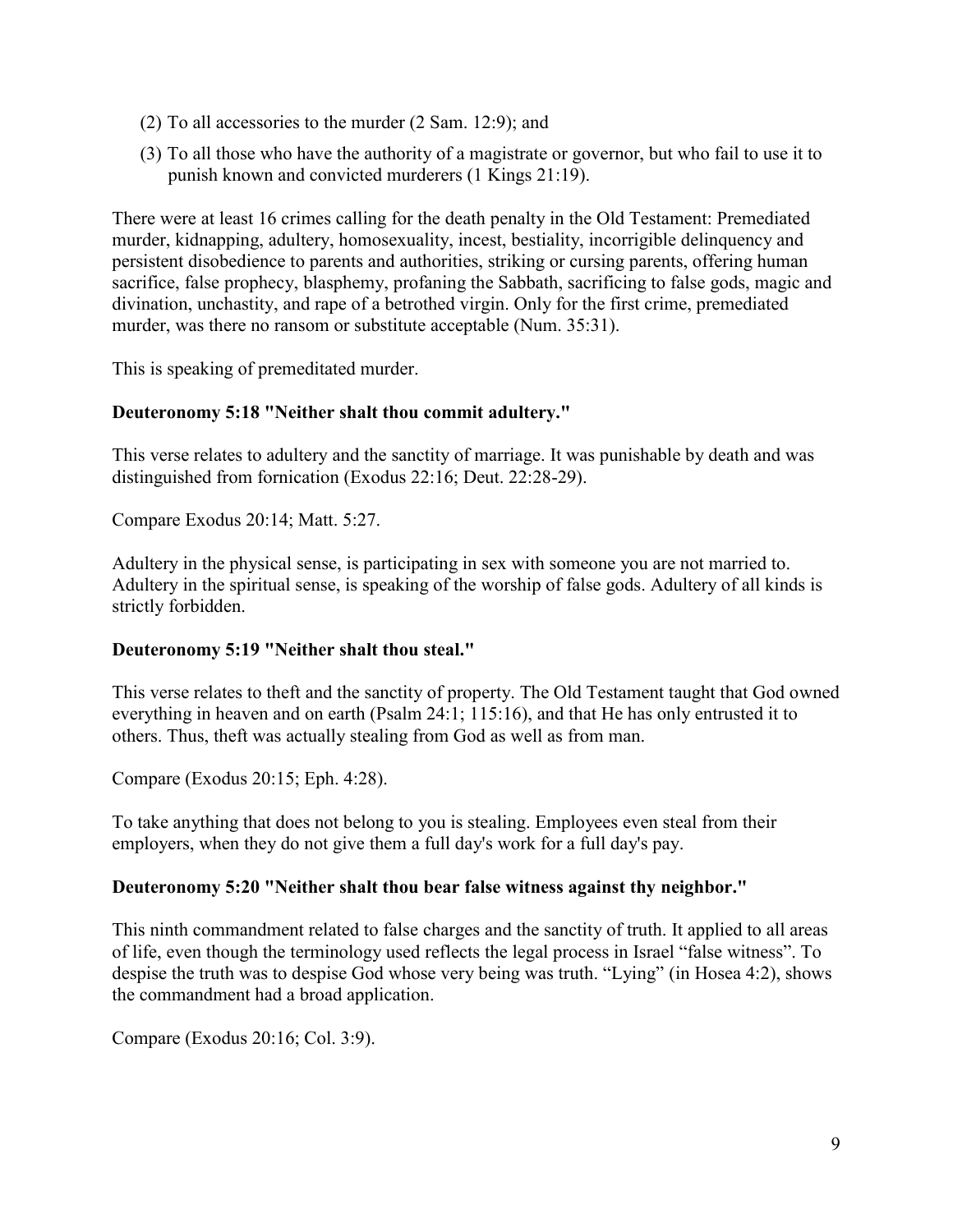This is a very cruel thing to do. It does not build your position up, to tear someone else down. At all times we are required to speak the truth, if we are believers in the LORD. We should build our neighbors up, and not tear them down.

**Deuteronomy 5:21 "Neither shalt thou desire thy neighbor's wife, neither shalt thou covet thy neighbor's house, his field, or his manservant, or his maidservant, his ox, or his ass, or any [thing] that [is] thy neighbor's."**

The sanctity of motives is presented in the final commandment. It relates to an inner quality of contentment. "Desire" (*chamad*), "to desire earnestly", "to long after", "to covet", is used in (Genesis 3:6), as it relates to the tree and its ability to make one wise. The word "covet" (*awah*), also means to set one's desire on something, such as food. This relates to the inner instinct that lies behind all acts, thoughts, and words (compare Matt. 15:19; Mark 7:21; Luke 12:15; Rom. 1:24; 2 Cor. 9:5; Eph. 5:3; and 1 Tim. 6:6): "Godliness with contentment is great gain".

Both the lusting after a neighbor's wife and a strong desire for a neighbor's property were prohibited by the tenth commandment (compare Rom. 7:7).

We should rejoice in the fact that our neighbor has these things. It is coveting to want anything that belongs to someone else.

Luke 12:15 "And he said unto them, Take heed, and beware of covetousness: for a man's life consisteth not in the abundance of the things which he possesseth."

All of the Ten Commandments are covered in the following two that Jesus gave.

Matthew 22:37-39 "Jesus said unto him, Thou shalt love the Lord thy God with all thy heart, and with all thy soul, and with all thy mind." "This is the first and great commandment." "And the second [is] like unto it, Thou shalt love thy neighbor as thyself."

God first, neighbor second, and yourself third covers all of the Ten Commandments.

Verses 22-27: The frightening circumstances of God's presence at Sinai caused the people to have enough fear to ask Moses to receive the words from God and communicate those words to them, after which they promised to obey all that God said (see verse 27).

# **Deuteronomy 5:22 "These words the LORD spake unto all your assembly in the mount out of the midst of the fire, of the cloud, and of the thick darkness, with a great voice: and he added no more. And he wrote them in two tables of stone, and delivered them unto me."**

"And he added no more": These Ten Commandments alone were identified as direct quotations by God. The rest of the stipulations of the covenant were given to Moses, who in turn gave them to the Israelites. These basic rules, which reflect God's character, continue to be a means by which God reveals the sinful deeds of the flesh (compare Rom. 7:7-14; Gal. 3:19-24; 5:13-26).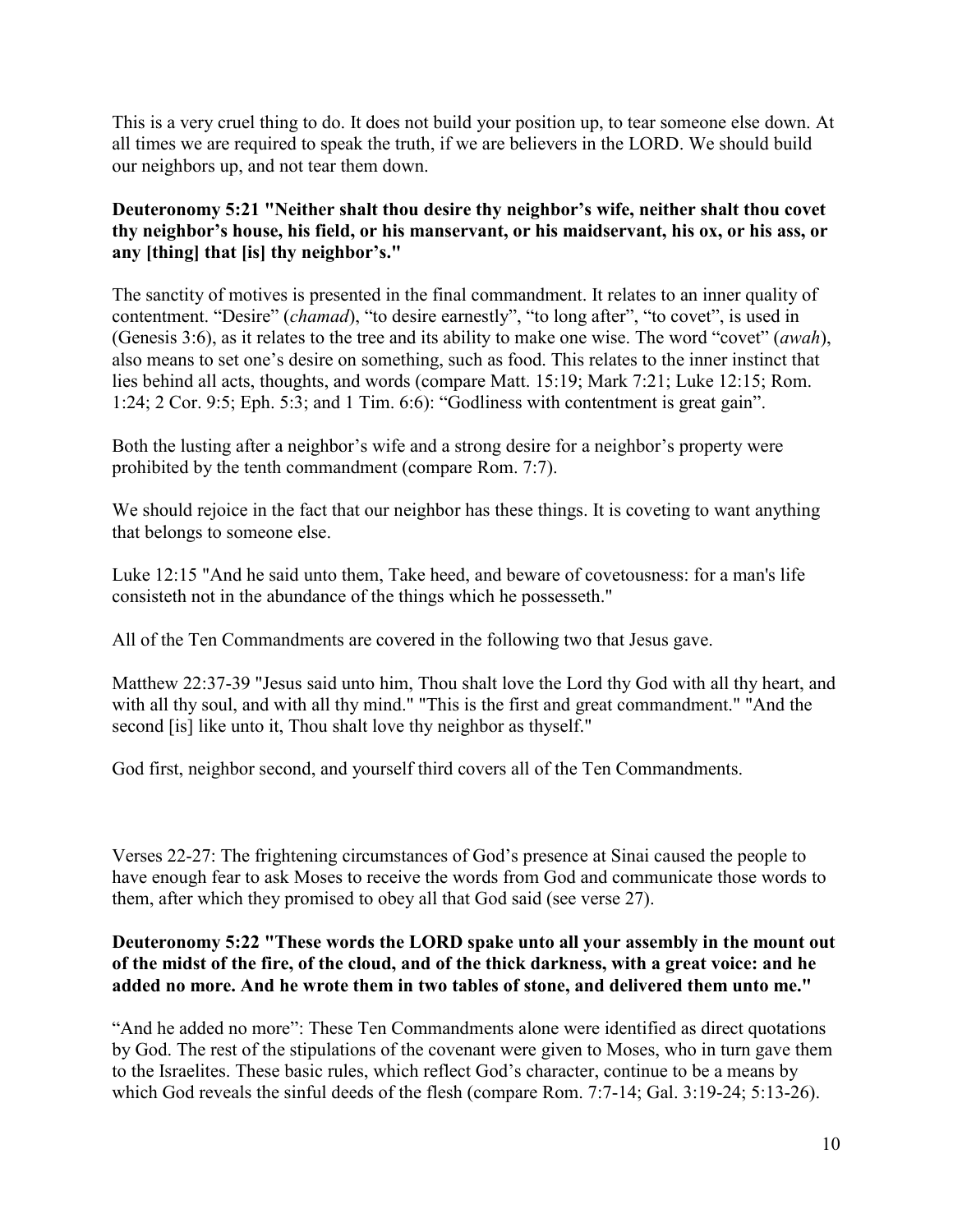They are also a holy standard from conduct that the saved live by through the Spirit's power, with the exception of keeping the Sabbath (compare Col. 2:16-17).

"Two tables of stone": The tables were written on both sides (see Exodus 32:15).

The same message was spoken to the people that the message the fiery finger of God wrote on the tablets. They are the Decalogue, or the Ten Commandments. "Decalogue" means ten words.

Verses 23-33: Moses refers to the consternation caused by the terror with which the law was given. God's appearances have always been terrible to man, ever since the fall; but Christ, having taken away sin, invites us to come boldly to the throne of grace. They were in a good mind, under the strong convictions of the word they heard. Many have their consciences startled by the law who have them not purified. Fair promises are extorted from them, but no good principles are fixed and rooted in them. God commended what they said. He desires the welfare and salvation of poor sinners. He has given abundant proof that he does so; he gives us time and space to repent. He has sent his Son to redeem us, promised his Spirit to those who pray for him, and has declared that he has no pleasure in the ruin of sinners. It would be well with many, if there were always such a heart in them, as there seems to be sometimes. When they are under conviction of sin, or the rebukes of providence, or when they come to look death in the face. The only way to be happy, is to be holy. Say to the righteous, It shall be well with them. Let believers make it more and more their study and delight, to do as the Lord God hath commanded.

Verses 23-27: God is so holy that the Israelites thought that even hearing His "voice" could mean their death (Exodus 20:18-19).

# **Deuteronomy 5:23 "And it came to pass, when ye heard the voice out of the midst of the darkness, (for the mountain did burn with fire,) that ye came near unto me, [even] all the heads of your tribes, and your elders;"**

The thick darkness, where God was, and with which the mountain was covered (Exodus 20:21).

"For the mountain did burn with fire": Which is a reason both why the Lord spoke out of the midst of the fire, the mountain on which he descended burning with it and also for his speaking out of the midst of darkness. Because not only a thick cloud covered the mountain, but it was altogether on a smoke, which ascended as the smoke of a furnace (Exodus 19:16).

"That ye come near unto me, even all the heads of your tribes and your elders": Or wise men, as the Targum of Jonathan. By which it appears, that not only the common people were frightened at what they heard and saw on Mount Sinai, but those of the first rank and eminence among them, who were the most famous for their authority and wisdom.

Moses had built a fence around the bottom of the mountain to keep them from touching the mountain, while the presence of God was on it. If they had touched the mountain, they would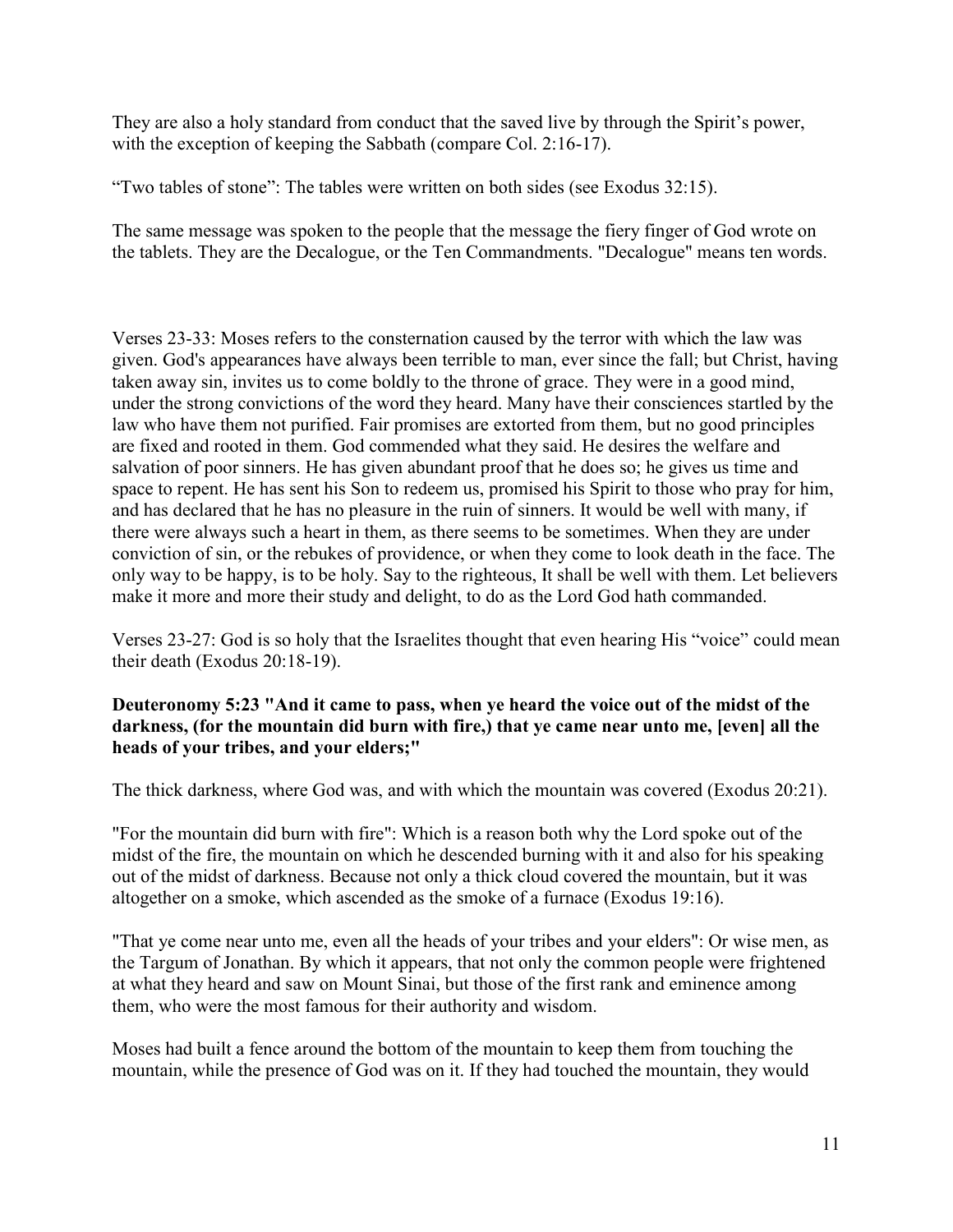have died. The fire, smoke, and the voice out of the fire were all they could stand. They ran back from the mountain, when God began to speak in the fire.

# **Deuteronomy 5:24 "And ye said, Behold, the LORD our God hath showed us his glory and his greatness, and we have heard his voice out of the midst of the fire: we have seen this day that God doth talk with man, and he liveth."**

In descending on Mount Sinai in the manner he did, and giving the law from thence with such solemnity. For there was a glory in the ministration of it, as the apostle argues (2 Cor. 3:7). It being delivered with so much majesty, and such a glorious apparatus attending it (see Deut. 33:2). Aben Ezra interprets this of the appearance of fire in which the Lord was, "and his greatness", of the thunders and lightnings, and the voice of the trumpet.

"And we have heard his voice out of the midst of the fire": The ten words, as the same interpreter rightly notes, which were vocally and audibly expressed out of the fire.

"We have seen this day, that God doth talk with man, and he liveth": They had proof of it in themselves; God had been talking with them out of the fire, and yet it did not reach and consume them, but they were still alive.

God has revealed Himself to them, so they will realize these Ten Commandments are from Him, and not Moses. They are amazed that any man can hear the voice of God and live.

# **Deuteronomy 5:25 "Now therefore why should we die? for this great fire will consume us: if we hear the voice of the LORD our God any more, then we shall die."**

Since we are now alive, and have so wonderfully escaped the danger we were exposed unto, let us be careful that we are not liable to it again.

"For this great fire will consume us": If it continues, and we are exposed to it. Perhaps some of them might remember the fire that burnt in the uttermost parts of the camp at Taberah. And the destruction of Korah and the two hundred and fifty men with him by fire (Num. 11:1).

"If we hear the voice of the Lord our God any more, then we shall die": For it was such a voice of words they could not endure as to the matter of them. And therefore entreated the word might not be spoken to them anymore; it being the killing letter, and the ministration of condemnation and death. And the manner in which it was delivered was so terrible, that they concluded they could not live, but must die if they heard it again. And imagined that if the fire continued, the flames of it would spread and reach them, and they would not be able to escape them.

God's presence is more than they can bare. Fear of death overwhelms them.

#### **Deuteronomy 5:26 "For who [is there of] all flesh, that hath heard the voice of the living God speaking out of the midst of the fire, as we [have], and lived?"**

What man was there in any age, that was ever heard of or can be named.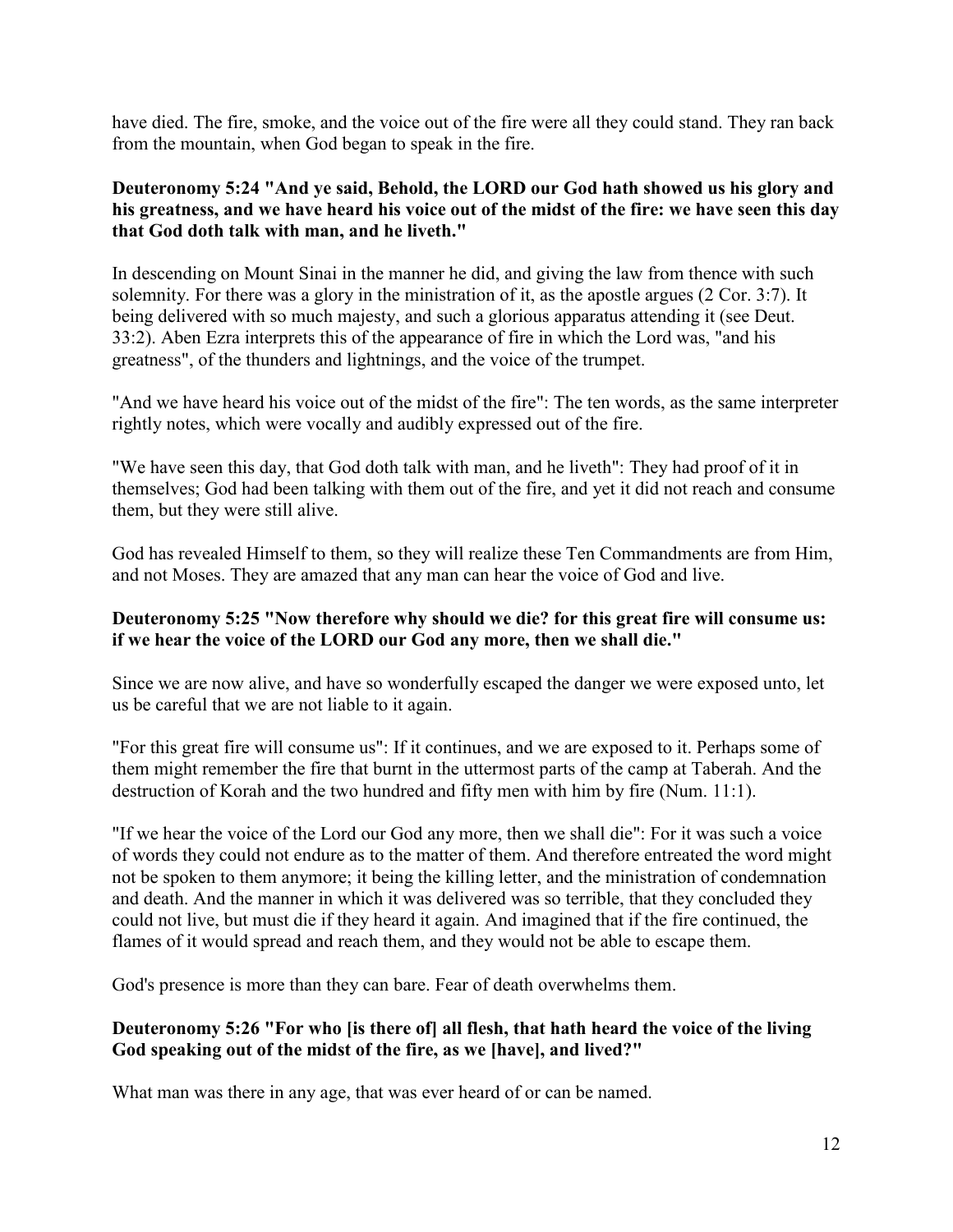"That hath heard the voice of the living God": Who lives in and of himself, and is the author and giver of life to all his creatures. Whereby he is distinguished from and is opposed unto the lifeless deities of the Gentiles; and which makes him and his voice heard the more awful and tremendous. And especially as speaking out of the midst of the fire: which was the present case.

"As we have, and lived?" Of this there never was the like instance; for though some had seen God and lived, as Jacob did, and therefore called the name of the place where he saw him Penuel (Gen. 32:30). And Moses had heard the voice of the angel of the Lord out of a bush, which seemed to be burning, and was not consumed (Exodus 3:2). Yet none ever heard the voice of the Lord out of real fire, and particularly expressing such words as he did, but the Israelites.

This does set them aside as a very special people. They are His chosen people. It is not unnatural for men to fear the presence of God. In fact, terror is a closer description than fear. They are amazed they are still alive.

## **Deuteronomy 5:27 "Go thou near, and hear all that the LORD our God shall say: and speak thou unto us all that the LORD our God shall speak unto thee; and we will hear [it], and do [it]."**

To the mount, and to God on it.

"And hear all that the Lord our God shall say": For they supposed, by the continuance of the Lord on the mount, and the fire burning on it, that he had more to say, which they were not averse to hear. But desired it might be not immediately delivered to them, but by the means of Moses. The sound of the words, and the sight of the fire, being so terrible to them.

"And speak thou unto us all that the Lord our God shall speak unto thee": They did not doubt, knowing the faithfulness of Moses, his declaring all unto them that should be told him by the Lord. And they were desirous that he should, they did not want to have anything withheld from them, only they could not bear to see and hear things immediately from the Lord.

"And we will hear it and do it": Hearken to it, and receive it, as the word of God, and not man. And yield a ready and cheerful obedience, even to everything that should be required (see Exodus 20:19).

They are aware now, that Moses has a special relationship with the LORD. They ask Moses to communicate with God for them, and then bring His message to them. They promise to accept the message, and do it.

Verses 28-29: God affirmed that the pledge to be obedient was the right response (verse 28), and then expressed His loving passion for them to fulfill their promise so they and their children would prosper.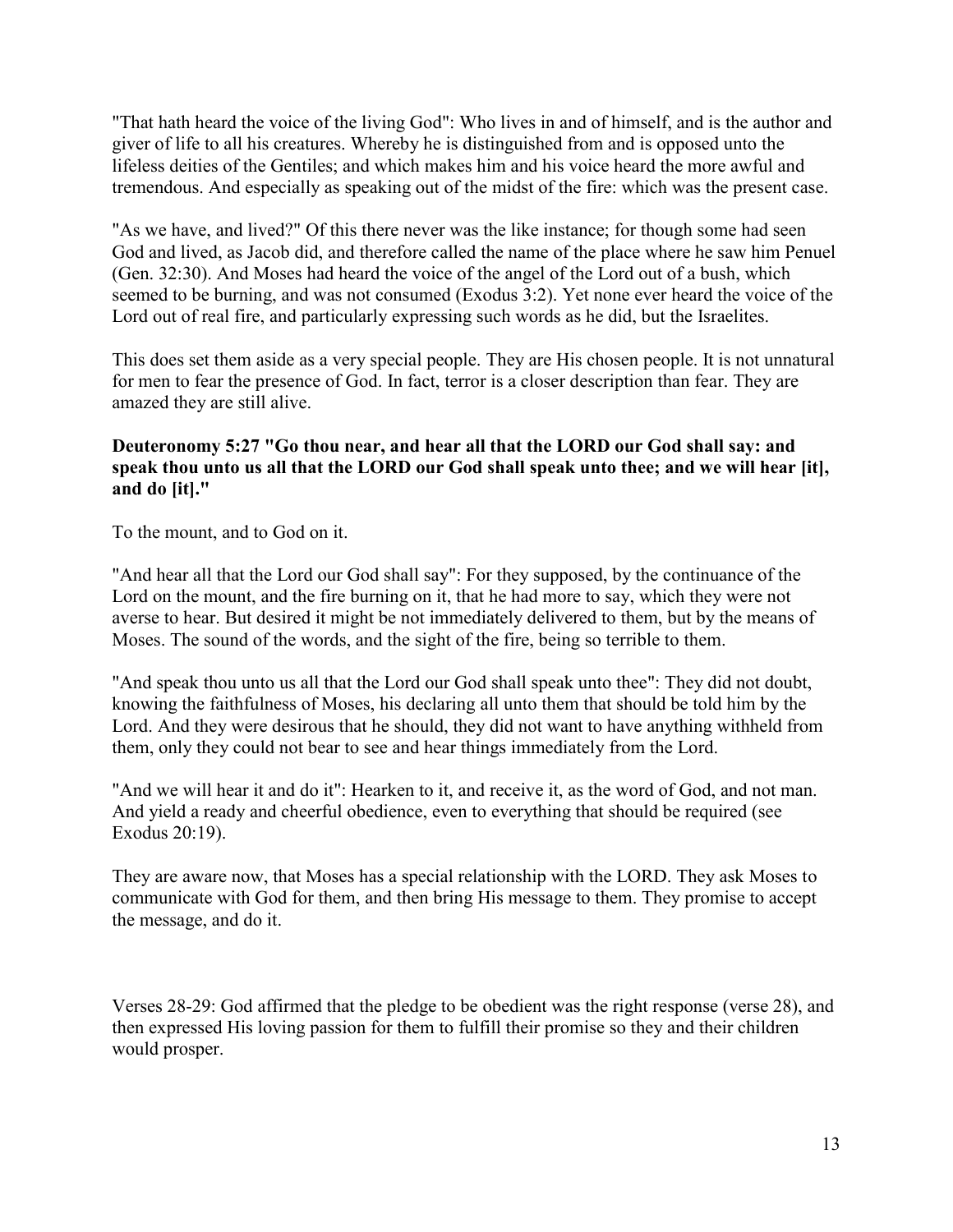Verses 28–33: The response of the people in this moment was so right before the Lord that Yahweh wistfully expressed sadness that they would not always respond in this manner (32:29).

# **Deuteronomy 5:28 "And the LORD heard the voice of your words, when ye spake unto me; and the LORD said unto me, I have heard the voice of the words of this people, which they have spoken unto thee: they have well said all that they have spoken."**

Not only in a general way, as he hears and knows all that is spoken by men. For there is not a word on the tongue, formed upon it, and uttered by it, but what is altogether known to him. But in a special and particular manner observed, took notice of, approved, and was well pleased with what these people said.

"And the Lord said unto me, I have heard the voice of the words of this people which they have spoken unto thee": Not only heard the sound of them, but took notice of the sense and meaning of them, and listened to them with pleasure and delight.

"They have well said all that they have spoken": Expressing such an awe and reverence of the divine Majesty, desiring to have a mediator between God and them. And purposing and promising to hearken to and obey whatsoever he should command by him.

The LORD heard them ask Moses to be their representative to Him. The Lord is pleased with that request. The LORD is aware that to speak to them directly would cause problems for them.

#### **Deuteronomy 5:29 "O that there were such a heart in them, that they would fear me, and keep all my commandments always, that it might be well with them, and with their children for ever!"**

This is spoken of God after the manner of men, to show that such a heart is desirable to him, and required by him. Otherwise it is certain that God can give such a heart, and hath promised to give it, (Jer. 32:40; Ezek. 36:27). And if God will work, who can hinder him? (Job 11:10).

"That it might be well with them, and with their children for ever": For the fear of God, and the keeping of his commandments, issue in the good of men, in their own good, their inward peace, and spiritual welfare. In the good of others, their neighbors, servants, and children, by way of example and instruction.

God knows their hearts, and knows the words they spoke were just promises they would not keep. As soon as Moses goes up the mountain for 40 days, they fall into great sin. The covenant depended upon them keeping God's commandments.

Verses 30-33: They asked to be given all God's Word (verse 27), so God dismissed the people and told Moses He was going to give the law to him to teach the people (verse 31). At stake was life and prosperity in the Land of Promise.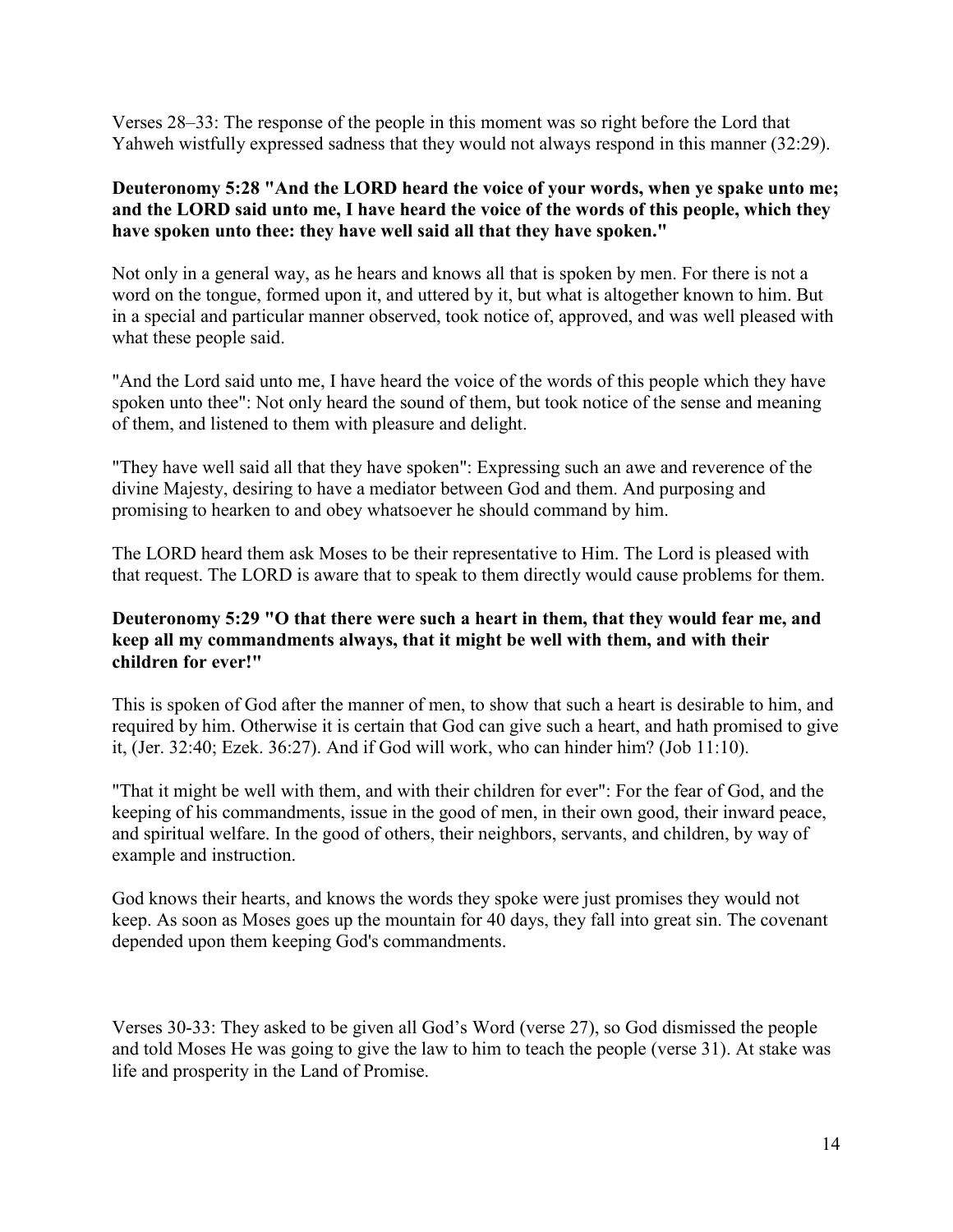# **Deuteronomy 5:30 "Go say to them, Get you into your tents again."**

Which they had left, being brought by Moses, at the direction of God, to the foot of Mount Sinai, to receive the law from his mouth. This being done, they are ordered to return to their tents again, to their families, wives, and children.

They were to return to their tents, while Moses communed with God for them. Moses would receive instructions from God for them, and then deliver the message to the people.

# **Deuteronomy 5:31 "But as for thee, stand thou here by me, and I will speak unto thee all the commandments, and the statutes, and the judgments, which thou shalt teach them, that they may do [them] in the land which I give them to possess it."**

On the mount by him whither he was called up. Moses was not permitted to go to his tent when the children of Israel were. But was ordered to wait upon the Lord to receive instructions from him, which he was to communicate to the people. Being a kind of a mediator between God and them, as they requested, and which was granted them.

"And I will speak unto thee all the commandments, and the statutes, and the judgments". All laws, moral, ceremonial, and judicial, which belong to them as men, as in a church state, and members of a body politic.

"Which thou shalt teach them, that they may do them": For all doctrine is in order to practice, without which all instructions, and theoretical notions, signify little. And these they were more especially to do, and some of them peculiarly.

"In the land which I give them to possess it": The land of Canaan, and which laid on them no small obligation to do the commandments of God. Since of his free favor and good will, and as a pure gift of his, he had bestowed upon them a land flowing with milk and honey. Into which he was just now about to bring them. As nothing can more strongly engage souls to a cheerful obedience to the service of God, whether in private or in public, than the consideration of the great and good things which God of his rich grace bestows upon them. And has promised to them, and prepared for them, and will quickly put them into the possession of. And upon such an account Moses presses the observance of the commands of God in the following verses.

God taught Moses His ways. He gave him not only the Ten Commandments, but all of the statutes and judgements for the people. It was then, the obligation of Moses to teach them to the people.

Exodus 24:3 "And Moses came and told the people all the words of the LORD, and all the judgments: and all the people answered with one voice, and said, All the words which the LORD hath said will we do."

**Deuteronomy 5:32 "Ye shall observe to do therefore as the LORD your God hath commanded you: ye shall not turn aside to the right hand or to the left."**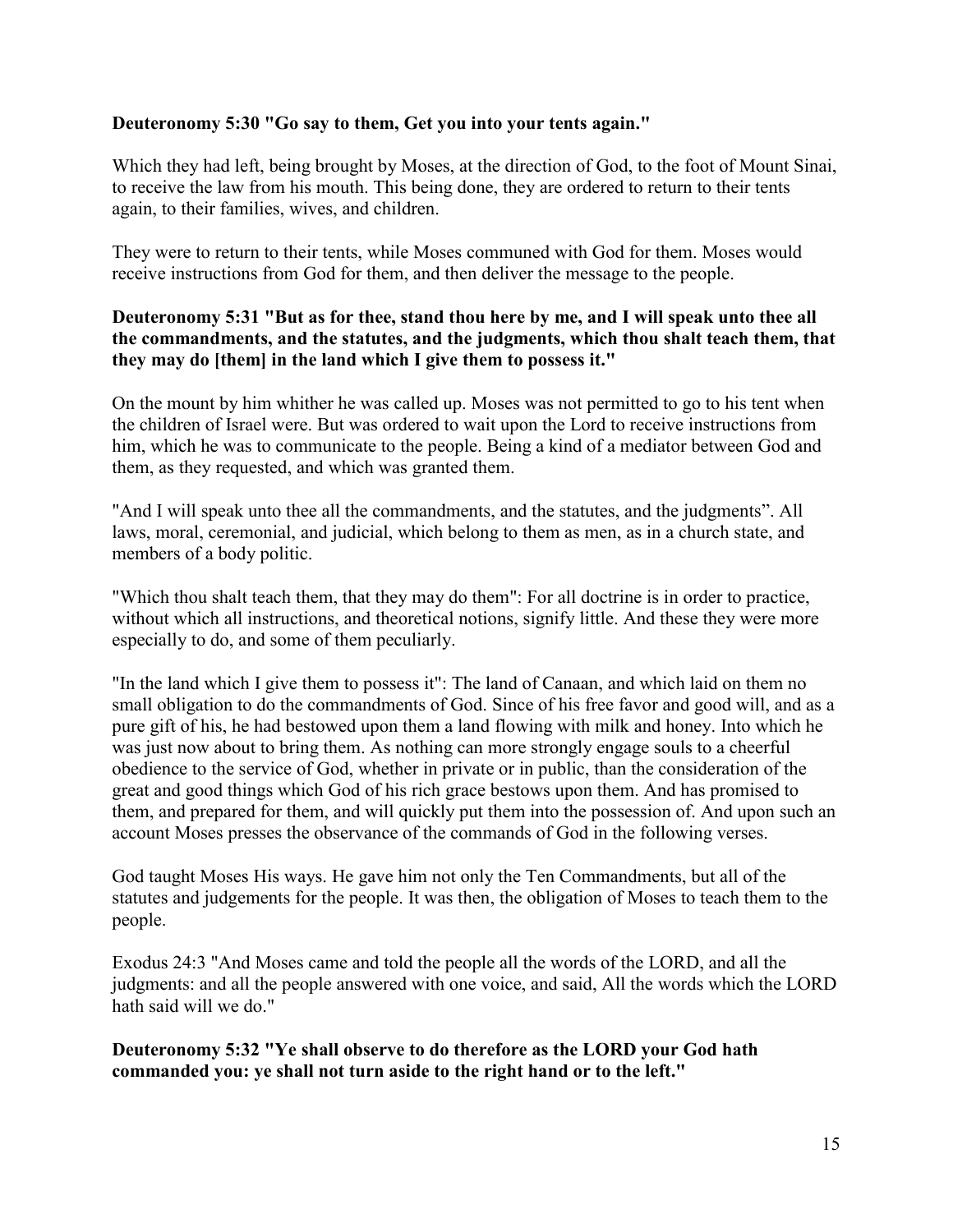Observe every precept, as to matter and manner, which the Lord has commanded. And that under a sense of the great obligations laid on them by him, in giving them freely so good a land to possess.

"You shall not turn to the right hand or to the left": But walk in the way of the commandments of God, and not depart from them at all, but follow the Lord in his own ways fully. The phrase is expressive of a strict and close attention to the word of God, without deviating from it in the least. For every sin, which is a transgression of some command of God or another, is a going out of the way that directs unto (see Isaiah 30:21).

This is a warning from Moses, that they must keep the commandments that God has sent them. They must not wander out of the straight and narrow path He has set before them. They are not to look to the world for answers. They must keep their eyes straight ahead on God.

# **Deuteronomy 5:33 "Ye shall walk in all the ways which the LORD your God hath commanded you, that ye may live, and [that it may be] well with you, and [that] ye may prolong [your] days in the land which ye shall possess."**

None are to be avoided or departed from on any consideration whatever (see Psalm 119:6). An instance of this we have in Zacharias and Elizabeth (Luke 1:6). That ye may live; corporeally, comfortably, in all the outward enjoyments of life needful for them. Particularly in the possession of the land of Canaan, and the benefits of it. For these promises of life upon obedience seem to reach no further, unless as types and emblems of what is enjoyed through the obedience and righteousness of Christ, as the following phrases show.

"And that it may be well with you, and that ye may prolong your days in the land which ye shall possess": The land of Canaan; though the Jewish writers carry it further, even to heaven and eternal happiness. And so may we in the sense before given.

God had promised to bless them on the earth in the land He has given them, if they keep His commandments.

Ephesians 2:10 "For we are his workmanship, created in Christ Jesus unto good works, which God hath before ordained that we should walk in them."

# **Deuteronomy Chapter 5 Questions**

- 1. What had Moses called all Israel together for?
- 2. Where was the law first given?
- 3. Who had made a covenant with Israel?
- 4. The covenant was \_\_\_\_\_\_\_\_\_\_\_\_\_.